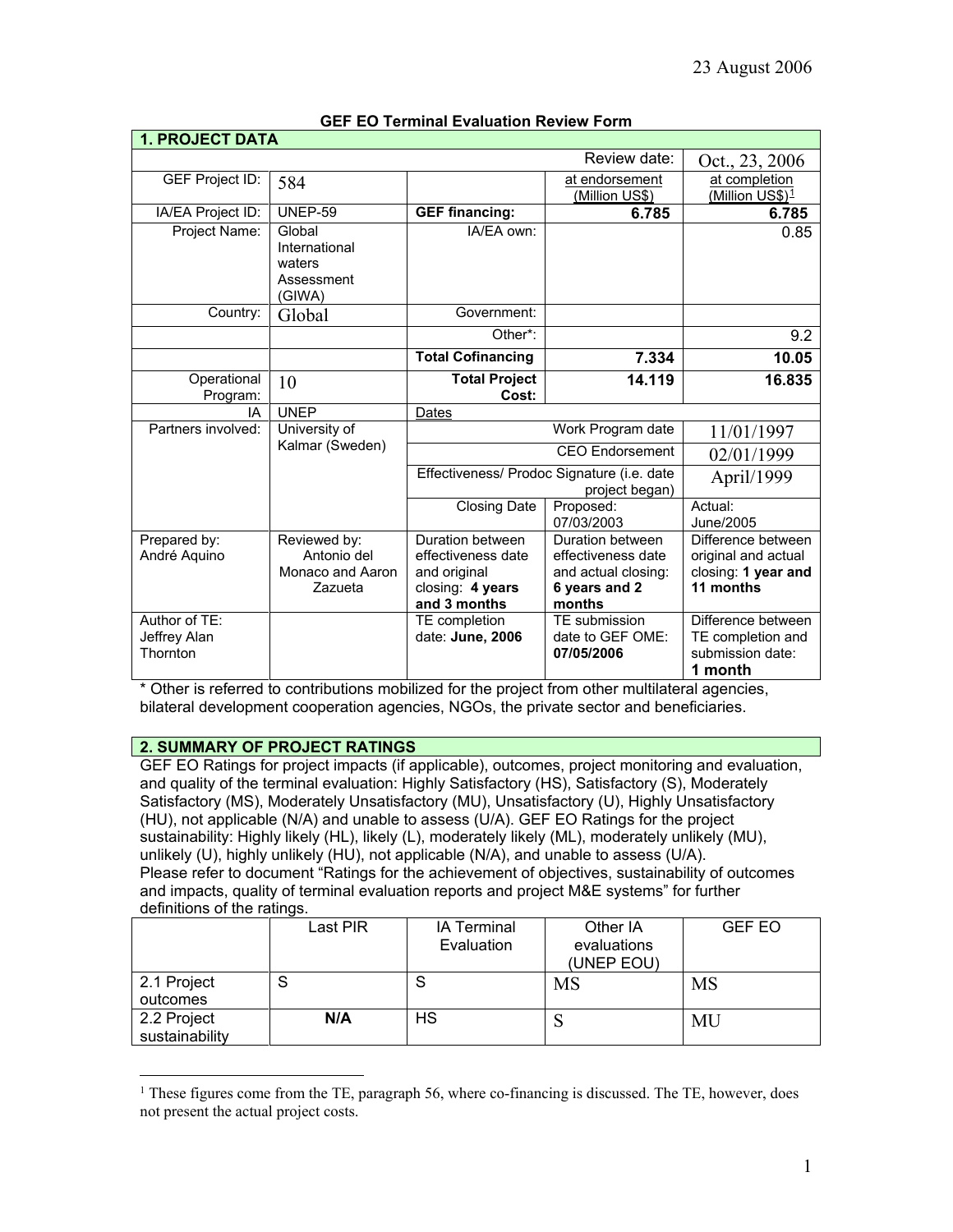| 2.3 Monitoring<br>and evaluation        | J/A |     | ◡         |    |
|-----------------------------------------|-----|-----|-----------|----|
| 2.4 Quality of the<br>evaluation report | N/A | N/A | <b>MS</b> | MS |

**Should this terminal evaluation report be considered a good practice?** 

No. Even though the TE complies with GEF EO policies and is well-organized and well-written, the ratings seemed to be too generous, if based on the evidence presented by the TE itself. The outcomes should also been presented in a single section, for easy reference and not throughout the document. The Evaluation could also have benefited from more consultation with project's participants (not only in Sweden, but also at the regional and national level). Moreover, M&E issues should have been addressed with more detail, specifically how the monitoring of the project was conducted by the University of Kalmar.

Is there a follow up issue mentioned in the TE such as corruption, reallocation of GEF funds, etc.? No.

## **3. PROJECT OBJECTIVES, EXPECTED AND ACTUAL OUTCOMES**

### **3.1 Project Objectives**

#### • **What are the Global Environmental Objectives? Any changes during implementation?**

"To develop a comprehensive strategic assessment that may be used by GEF and its partners to identify priorities for remedial and mitigatory actions in international waters, designed to achieve significant environmental benefits, at national, regional and global levels."

Note that in the logframe, the objective was restated in a broader fashion, leading to questions of whether the outcomes of the project were expected to influence only the GEF decision-making or to serve as a tool for national governments to prioritize their interventions in IW, as observed by the TE.

• **What are the Development Objectives? Any changes during implementation?** To produce a fully comprehensive and integrated Global International Waters Assessment, encompassing the ecological status of and causes of environmental problems of transboundary freshwater basins and their associated coastal and ocean systems. The GIWA will undertake this from the perspectives of: water quality and quantity; associated biodiversity and habitats; their use by society; the societal causes of the regionally identified issues and problems; and scenarios of future conditions based on projections of demographic, economic and social changes associated with the process of human development.

Please note that the second formulation of the objective is broader than the first one. While the former focused on the GEF's use of the strategic assessment, the latter seems to be more ambitious and to aim at to influence decisions also the national and regional levels. The TE highlights that this variation in the way the objective is stated in different parts of the prodoc led to "tensions and disconnects in the project and its subsequent execution" (Paragraph 7).

#### **3.2 Outcomes and Impacts**

#### • **What were the major project outcomes and impacts as described in the TE?**

The main outcome is the result the reports produced by the project have had in terms of guiding GEF allocation priorities in IW. The causal chain analyses methodology has been adopted by the GEF at the IW programmatic level and two GEF interventions in IW in Latin America had their development and implementation guided by the GIWA studies Latin America, namely the Amazon Basin and La Plata River Basin projects. The global network created among IW experts is another outcome of the project.

Whereas the TE asserts that "the data compilations and syntheses can be utilized by countries to refine and define national research and management programs", The TE presents no evidence of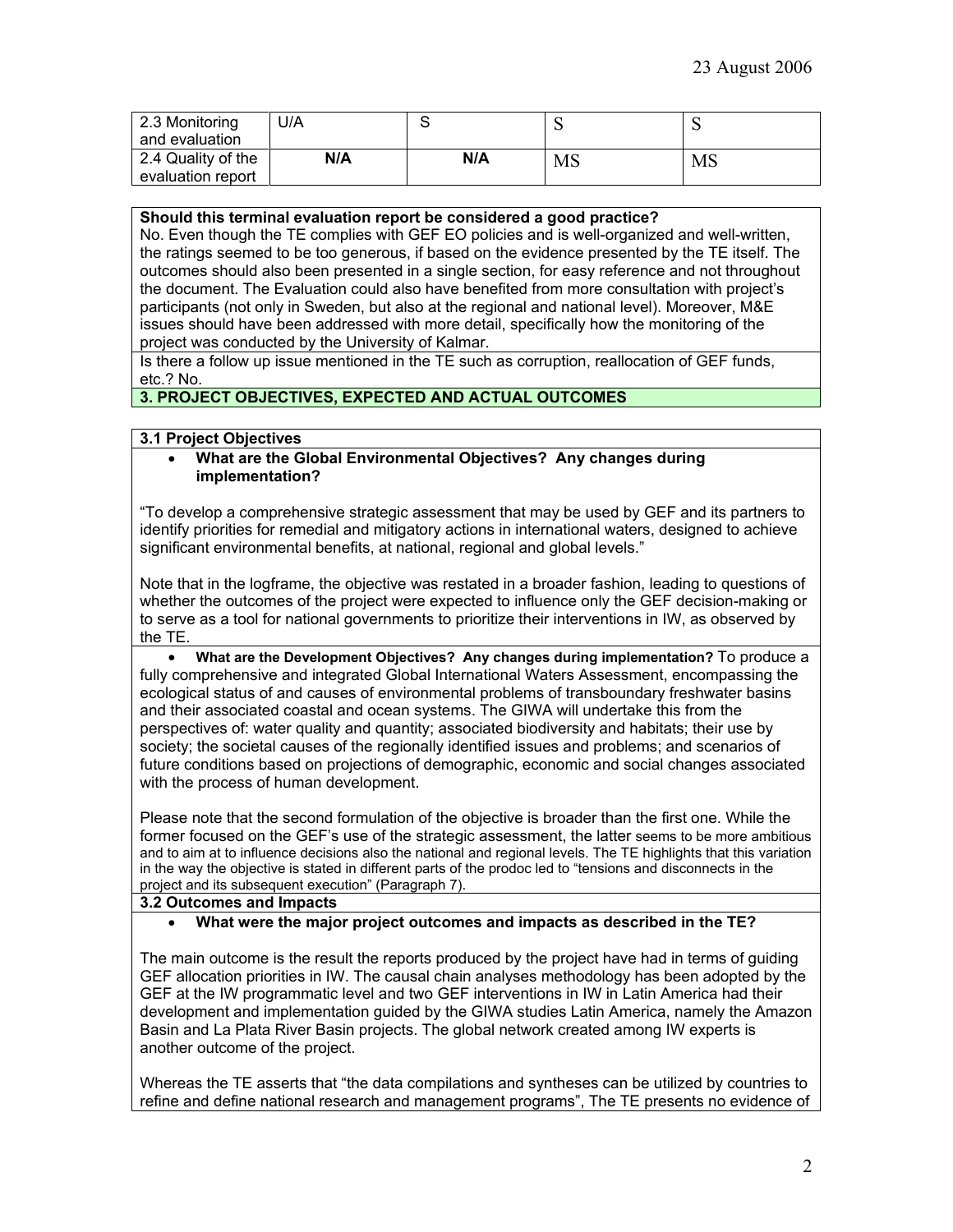whether the methodology and knowledge created by the project are used at the national level for prioritizing IW interventions.

Since this is a study and research project, the main output is the production and dissemination of the reports. The main GIWA report is the *Challenges to International Waters: Regional Assessments in a Global Perspective".* According to the TE, from the 66 expected regional and subregional reports, only 27 were published (printed or in electronic format). One thematic paper has also been published. The reports not yet published are at different stages of preparation.

## **4. GEF OFFICE OF M&E ASSESSMENT**

# **4.1 Outcomes**

## **A Relevance Rating: MS**

#### • **In retrospect, were the project's outcomes consistent with the focal areas/operational program strategies? Explain**

According to the TE, this project was very relevant to give better direction to GEF interventions, to prioritize and promote a common understanding among relevant parties about the issues at stake and how to go about them.

### **B Effectiveness** Rating: MS

• **Are the project outcomes as described in the TE commensurable with the expected outcomes (as described in the project document) and the problems the project was intended to address (i.e. original or modified project objectives)?** 

Yes, to a certain extent. According to the TE, the project has been able to influence GEF programming in IW by introducing the chain cause methodology and guiding the development and implementation of two GEF IW projects (Amazon Basin and La Plata River Basin). However, it is not clear whether the project has been able to influence decision-making at the national level and in GEF's partner institutions, UNCSD and ACC Sub-committees on Ocean and Water Resources. The dissemination of most of the outputs has not been done. A great deal of the regional/sub-regional and thematic paper also still needs to be finalized.

## **C Efficiency (cost-effectiveness) Rating: MU**

• **Include an assessment of outcomes and impacts in relation to inputs, costs, and implementation times based on the following questions: Was the project cost – effective? How does the cost-time Vs. outcomes compare to other similar projects? Was the project implementation delayed due to any bureaucratic, administrative or political problems and did that affect cost-effectiveness?** 

According to the TE, the project resorted to existing knowledge and data and to the voluntary work of IW experts. It has been able to leverage over U\$10Mi in co-financing, both cash and inkind funds were used to offset the costs of meetings, rather than contracting the services. These savings, however, may also have led to a decrease in the potential quality of the outputs and to problems in implementation of the project. For example, the self-selected (voluntary) nature of work of many contributors to the project led to delays and to some pieces of data's being overlooked. The implementation problems at the beginning also had financial consequences: the 'false start' due to the unfeasibility of the methodology proposed at first (which the TE does not discuss) resulted in overall delays in the projects and in some outputs' not being achieved. This methodology could have been better refined with the \$0.29 million provided for the PDF B phase to reduce the possibility of "false start" situations.

The cost-effectiveness is also reduced by the fact that less than half of the regional and subregional reports and thematic papers have not yet been finalized, despite an overall cost of the project of \$16.8 million (including the \$6.785 million GEF grant) and the project duration of over six years (2 years over the initial expected duration).

#### **Impacts**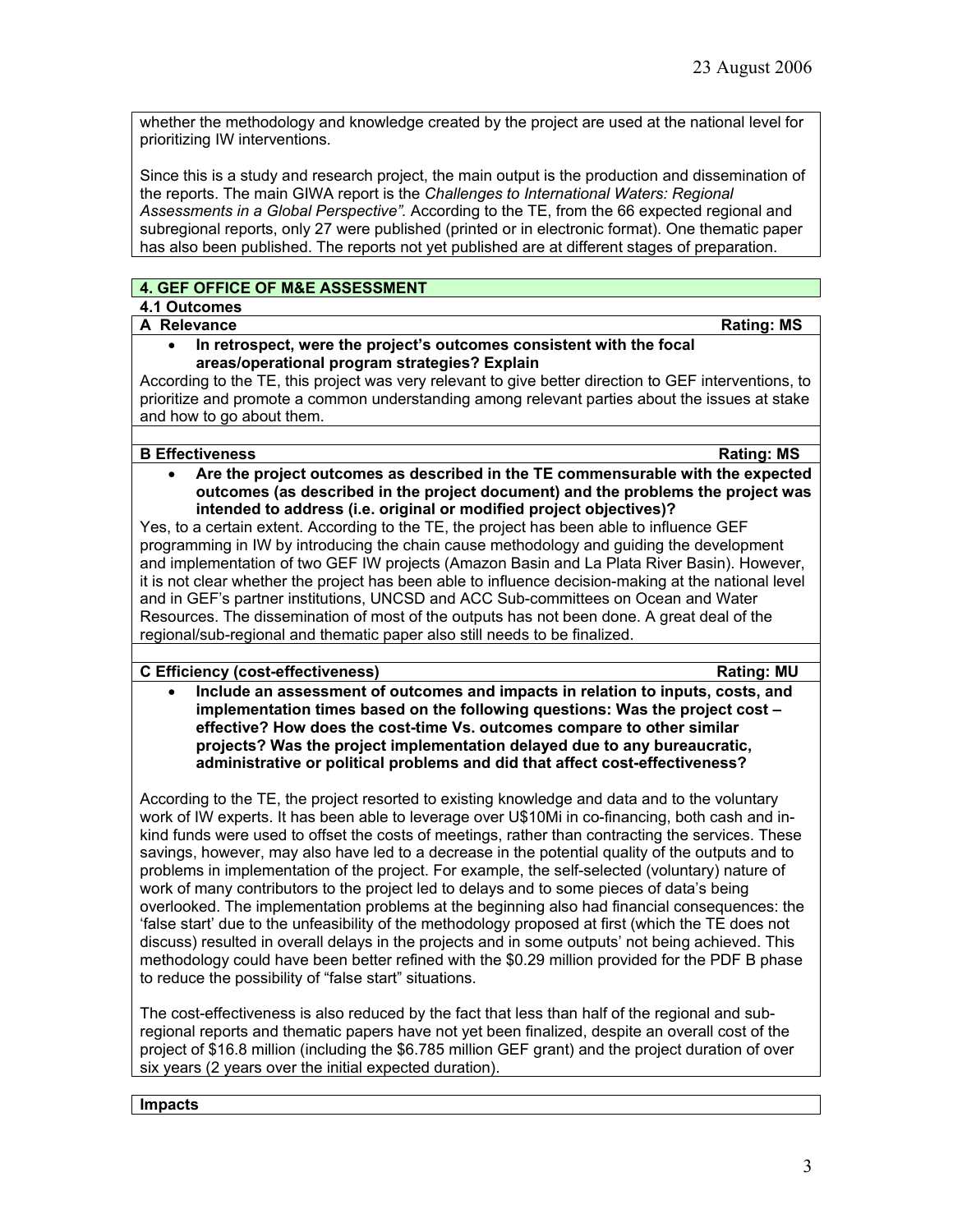• **Has the project achieved impacts or is it likely that outcomes will lead to the expected impacts?**

No direct environmental impacts in terms of water quality, fish stocks or other water biodiversity impacts are expected from this project as it is mostly a research project.

**4.2 Likelihood of sustainability.** Using the following sustainability criteria, include an assessment of **risks** to sustainability of project outcomes and impacts based on the information presented in the TE.

| <b>Financial resources</b><br>A             | <b>Rating: ML</b>                                                                                         |
|---------------------------------------------|-----------------------------------------------------------------------------------------------------------|
|                                             | GEFSEC is likely to continue using the methodology proposed by GIWA, which involves no financial input.   |
|                                             | However, it is not clear whether the unfinished outputs will be finalized and disseminated and who would  |
| bear those costs.                           |                                                                                                           |
| Socio political<br>в                        | <b>Rating: N/A</b>                                                                                        |
| N/A                                         |                                                                                                           |
| Institutional framework and governance<br>С | <b>Rating: MU</b>                                                                                         |
|                                             | The TE indicates that it is not clear whether the information compiled by GIWA is going to be updated and |
| who would be responsible for that.          |                                                                                                           |
| <b>Environmental</b><br>D                   | Rating: N/A                                                                                               |
| N/A                                         |                                                                                                           |

Provide only ratings for the sustainability of outcomes based on the information in the TE:

| $\mathsf{A}$ | <b>Financial resources</b>                        | <b>Rating: ML</b>  |
|--------------|---------------------------------------------------|--------------------|
| В            | Socio political                                   | Rating: N/A        |
| C            | Institutional framework and governance Rating: ML |                    |
| D            | <b>Environmental</b>                              | <b>Rating: N/A</b> |

#### **4.3 Catalytic role**

| 1. Production of a public good – The reports are available to the public domain and could        |     |  |  |  |
|--------------------------------------------------------------------------------------------------|-----|--|--|--|
| inform interventions in IW, both by the GEF itself and by GEF partners and national governments. |     |  |  |  |
| 2. Demonstration                                                                                 | N/A |  |  |  |
| 3. Replication                                                                                   | N/A |  |  |  |
| 4. Scaling up                                                                                    | N/A |  |  |  |

**4.4 Assessment of the project's monitoring and evaluation system based on the information in the TE** 

**A. In retrospection, was the M&E plan at entry practicable and sufficient? (Sufficient and practical indicators were identified, timely baseline, targets were created, effective use of data collection, analysis systems including studies and reports, and practical organization and logistics in terms of what, who, when for the M&E activities) Rating: S** 

The indicators identified in the logframe were practicable and the TE used them to make its assessment. The TE also inferred other indicators (process indicators, stress reduction indicators and environmental indicators) from the prodoc, noting that the implementation of GIWA "predates the GEF requirement for the identification of monitoring and evaluation indicators. The TE does not make it clear, however, how the day-to-day of the M&E was done at the University of Kalmar.

**B. Did the project M&E system operate throughout the project? How was M&E information used during the project? Did it allow for tracking of progress towards projects objectives? Did the project provide proper training for parties responsible for M&E activities to ensure data will continue to be collected and used after project closure?** 

According to the TE, the highly critical mid-term evaluation led to 'serious and critical changes' the direction of the project, leading to improved results. The TE, however, does not identify what these changes were. It contends that "The criticisms offered during this process appeared to be influential in shifting the emphasis of the GIWA project, and guiding the project to a successful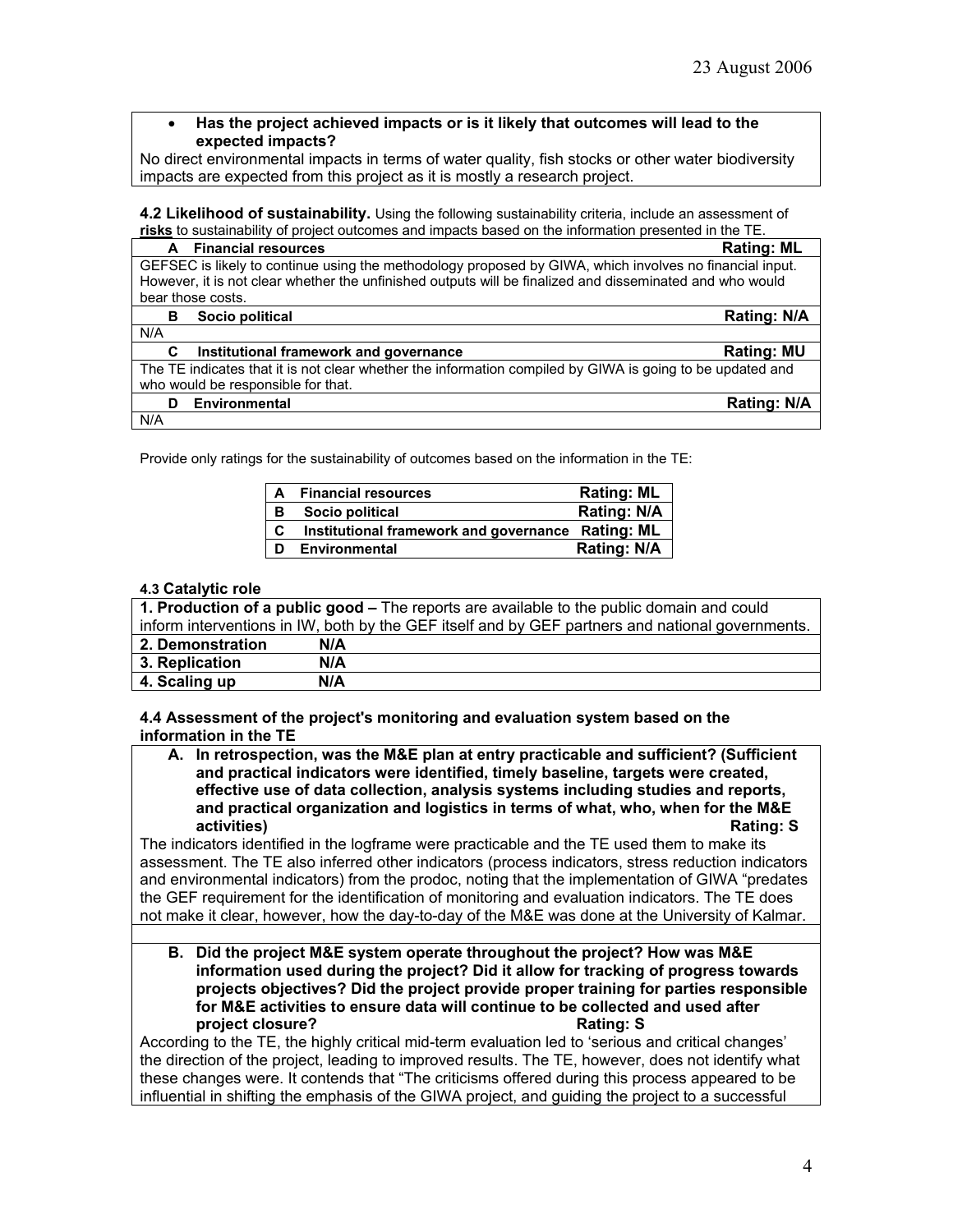conclusion. This review provided an important mid-course correction that allowed the project to successfully complete its objectives. Consequently, in terms of the final products generated by the GIWA project, the monitoring and evaluation process provided valuable guidance in achieving this outcome, albeit following at least one "false start."

## **C. Was M&E sufficiently budgeted and was it properly funded during implementation? Rating: U/A.** TE does not provide information on the M&E budget.

## **Can the project M&E system be considered a good practice? U/A**

## **4.5 Lessons**

Project lessons as described in the TE

**What lessons mentioned in the TE that can be considered a good practice or approaches to avoid and could have application for other GEF projects?**

- The "lag time" involved in assembling the project team should be built into the project timeline, especially in cases where new staff are being sought for the conduct of a project.
- While using voluntary work is a cost-effective way of achieving outputs, there is a tradeoff with project timeliness and quality. The scope of participation is limited to those individuals who have the time, interest and ambition to participate, who may not have the skills needed to provide the required quality reports on time.
- In a research project, the methodology to be pursued should be developed before project starts or the project should be divided in two phases: one for the development of the methodology and the other for its implementation. That is a way to avoid the delays that may result from the absence of an agreed-upon research methodology.

**4.6 Quality of the evaluation report** Provide a number rating 1-6 to each criteria based on: Highly Satisfactory = 6, Satisfactory = 5, Moderately Satisfactory = 4, Moderately Unsatisfactory = 3, Unsatisfactory = 2, and Highly Unsatisfactory = 1. Please refer to the "Criteria for the assessment of the quality of terminal evaluation reports" in the document "Ratings for the achievement of objectives, sustainability of outcomes and impacts, quality of terminal evaluation reports and project M&E systems" for further definitions of the ratings.

**4.6.1 Comments on the summary of project ratings and terminal evaluation findings** In some cases the GEF Evaluation Office may have independent information collected for example, through a field visit or independent evaluators working for the Office. If additional relevant independent information has been collected that affect the ratings of this project, included in this section. This can include information that may affect the assessment and ratings of sustainability, outcomes, project M&E systems, etc. N/A

| 4.6.2 Quality of terminal evaluation report                                       | <b>Ratings</b> |
|-----------------------------------------------------------------------------------|----------------|
| A. Does the report contain an assessment of relevant outcomes and                 | MS             |
| impacts of the project and the achievement of the objectives?                     |                |
| The project does present the main outcomes and outputs. However, it does not      |                |
| present sufficient evidence of whether GIWA outputs have influenced decision-     |                |
| making at the local level and in GEF's partner institutions, UNCSD and ACC        |                |
| Sub-committees on Ocean and Water Resources.                                      |                |
| B. Is the report internally consistent, is the evidence                           | <b>MS</b>      |
| complete/convincing and are the IA ratings substantiated?                         |                |
| Evidences of main assertions are given (such as the two examples of GEF           |                |
| projects developed and implemented with the guidance of GIWA). However, the       |                |
| ratings do not seem to reflect this evidence, being at time too generous. For     |                |
| instance, it rates the attainment of outputs and activities as satisfactory, even |                |